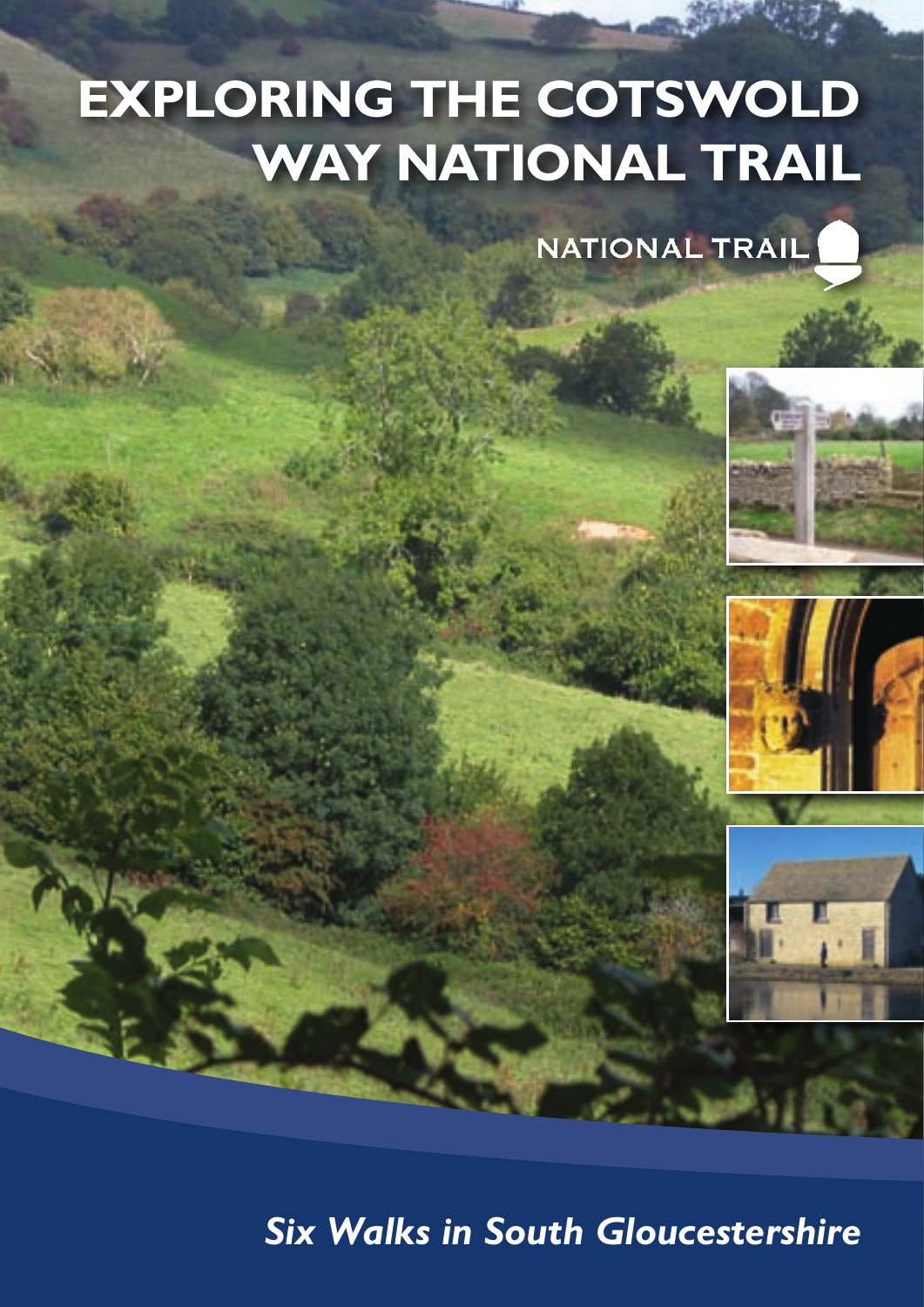## **CONTENTS**

| Welcome to the Cotswold Way National Trail            |                 |
|-------------------------------------------------------|-----------------|
| Acknowledgements and Information                      | $\overline{2}$  |
| <b>What are the Cotswolds?</b>                        | 5               |
| Historical Snapshots and Human Imprints               | 6               |
| <b>Working Woodlands</b>                              | $\overline{7}$  |
| <b>Woodland Laws and Rights</b>                       | 8               |
| Coppicing                                             | 8               |
| <b>Cotswold Stone</b>                                 | 9               |
| Quarries                                              | 9               |
| <b>Dry Stone Walls</b>                                | 0               |
| <b>Rivers</b>                                         | $\overline{10}$ |
| Transport                                             | $\mathbf{H}$    |
| Shrunken or Deserted settlements                      | п               |
| <b>WALK I: The Hawkesbury Trail</b>                   | 3               |
| <b>WALK 2: The Sodburies Trail</b>                    | 21              |
| <b>WALK 3: The Tormarton Trail</b>                    | 29              |
| <b>WALK 4: The Dyrham &amp; Hinton Trail</b>          | 37              |
| <b>WALK 5: The Marshfield &amp; Cold Ashton Trail</b> | 43              |
| <b>WALK 6: The Bath &amp; North Stoke Trail</b>       | 51              |
| <b>MAP KEY</b>                                        | 57              |

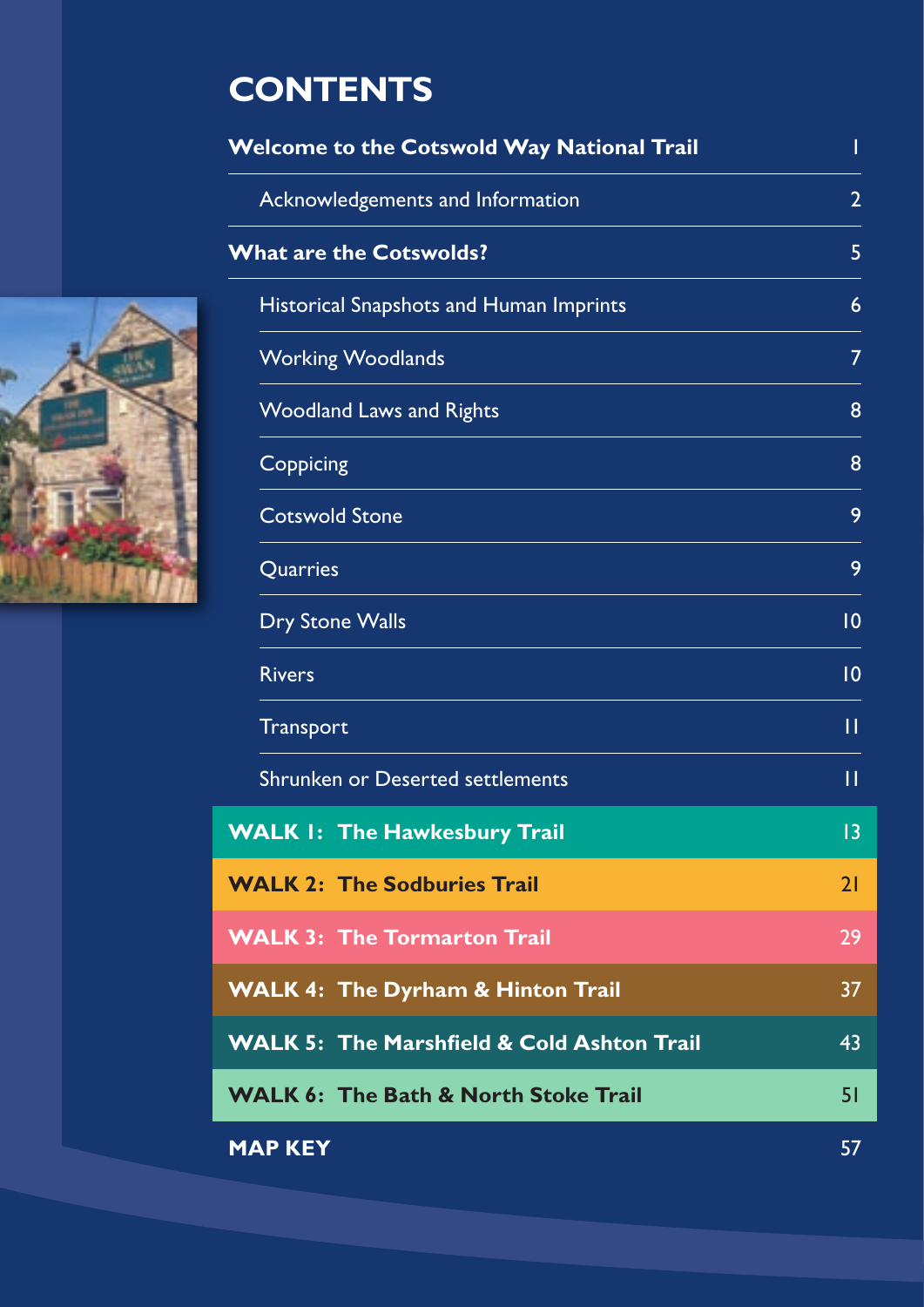

### **WELCOME TO THE COTSWOLD WAY**

**he Cotswold Way National Trail National Trail is one of**<br>The 15 National Trails of England and Wales. For aroung **the 15 National Trails of England and Wales. For around 100 miles it follows quiet paths and lanes between Chipping Campden and Bath, crossing some of the finest and most fascinating scenery in Britain. This guide offers six circular walks that follow sections of the Cotswold Way National Trail National Trail and also explore the surrounding hills and valleys, helping you discover some of the remarkable history and human stories that lie hidden in South Gloucestershire's rural landscape. Each walk takes around half a day to complete, walking at a comfortable pace and allowing for rests and refreshments; Walks 5 and 6 are the longest and may take more than half a day. You will be walking through an ancient countryside of villages, farms, hedges, dry stone walls, copses, bridging points, lanes and paths. The historic network of paths that you will use was established by numerous generations taking everyday journeys between villages, fields, markets, mills and churches over the last thousand years - and more.**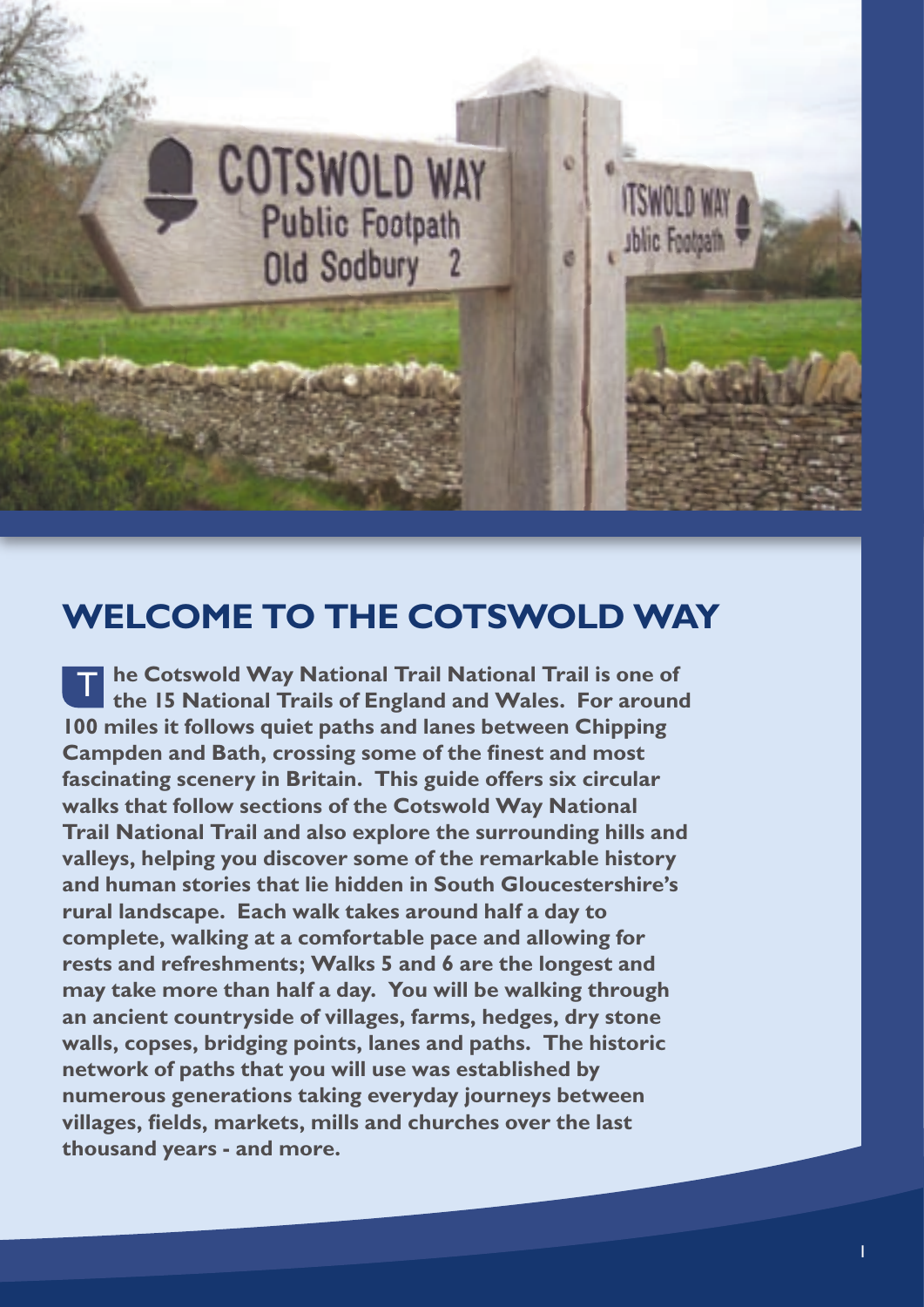

#### **ACKNOWLEDGEMENTS**

South Gloucestershire Council would like to thank the following local historians and path wardens for their research and contributions:

Jim Elsworth Sodbury and District Historical Society John Bowker Cotswold Voluntary Warden John Ede Cotswold Voluntary Warden Paul Hulbert Dodington Parish Council Barry Hope Hawkesbury Local History Society Maggie White Horton and Little Sodbury Local History Group Cyril Hartington Marshfield and District Local History Society Gwynne Stock Tormarton Parish

#### **HOW TO GET HERE**

The South Gloucestershire Cotswolds are close to Bristol, Bath and Cirencester and the area can be easily reached from the M4 and M5 motorways. The nearest railway stations are Yate, Bristol and Stroud. The walks can be accessed by bus from many local villages and towns.

#### **PUBLIC TRANSPORT INFORMATION**

| <b>Traveline</b>                                                                                                                                                                                     | 0870 6082608                                                 |
|------------------------------------------------------------------------------------------------------------------------------------------------------------------------------------------------------|--------------------------------------------------------------|
| <b>National coach and rail operators:</b><br><b>National Express</b><br><b>National Rail Enquiries</b>                                                                                               | 08705 808080<br>08457 484950                                 |
| <b>Useful Contacts:</b><br>South Gloucestershire Public Rights of Way Team<br>Cotswold Way National Trail National Trail Office<br><b>Cotswolds Conservation Board</b><br><b>Forest of Avon Team</b> | 01454 863646<br>01453 827004<br>01451 862000<br>0117 9532141 |

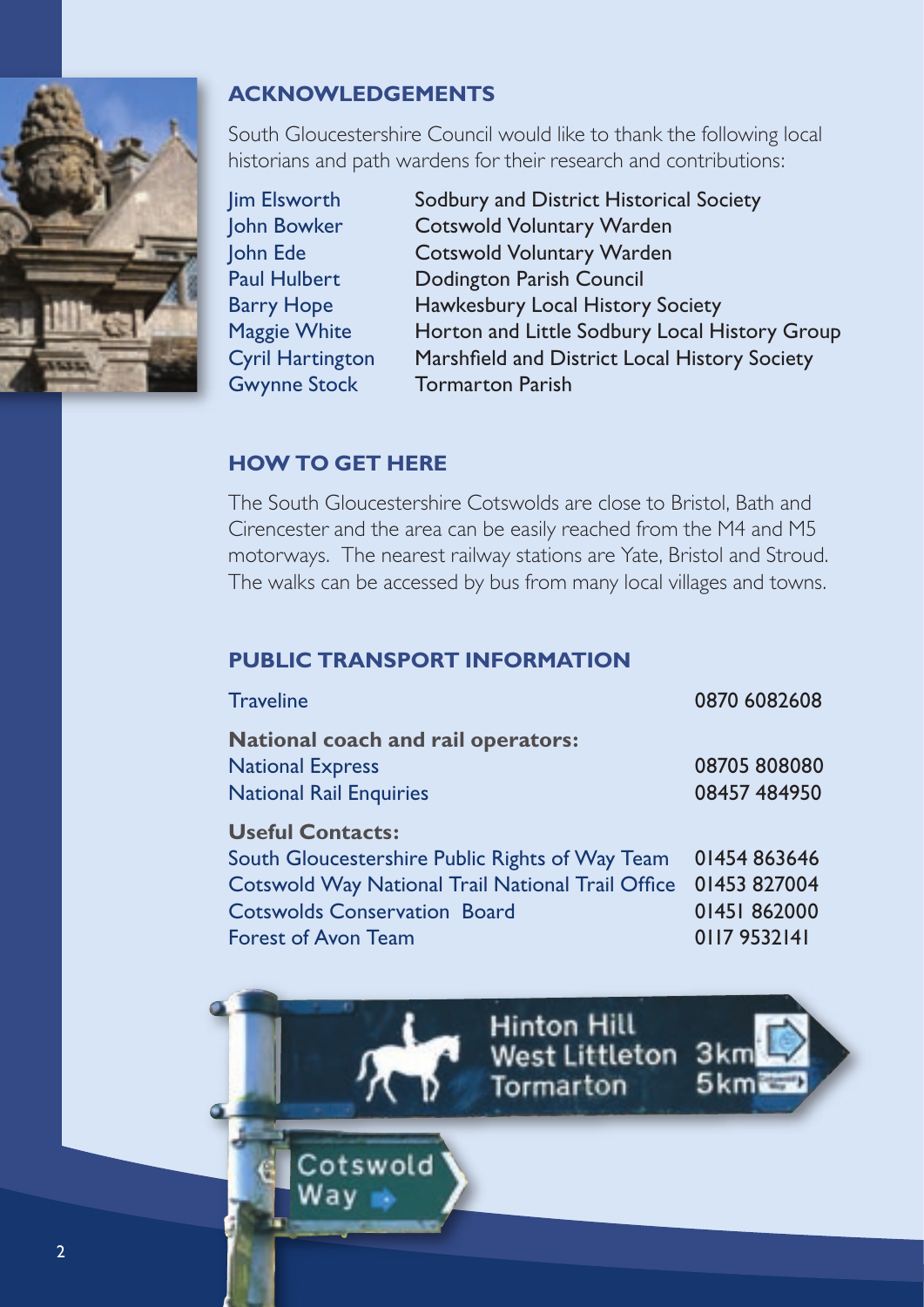#### **VISITOR INFORMATION CENTRES**

For information on the area, including accommodation, caravan and campsites and guided walking tours, contact the relevant Tourist Information Centre:

| <b>Bristol</b>          | 0906 711291 (premium rate) | www.visitbristol.co.uk          |
|-------------------------|----------------------------|---------------------------------|
| <b>Chipping Sodbury</b> | 01454 888686 (summer only) | www.sodburytowncouncil.gov.uk   |
| <b>Cirencester</b>      | 01285 654180               | www.cotswold.gov.uk             |
| Thornbury               | 01454 281638               | www.thornburytowncouncil.gov.uk |
| <b>Bath</b>             | 0906 711200 (premium rate) | www.visitbath.co.uk             |
|                         |                            |                                 |

#### **MAPS**

All the walks are way marked and walkers using this publication should be able to follow the routes without difficulty. The Ordnance Survey Explorer 1:25,000 Maps 155 and 167 cover the routes, as do Ordnance Survey Landranger 1:50,000 Maps 162 and 172.

#### **THE COTSWOLD WAY NATIONAL TRAIL**

The Cotswold Way National Trail follows the western edge of the Cotswolds from Chipping Campden to Bath. It crosses beautiful countryside, offering breathtaking views, passing places of historical interest, through pretty towns and villages and crossing fertile farmland with fields and woodland. You can find out more about the Cotswold Way National Trail and other routes at www.nationaltrail.co.uk

#### **SOUTH GLOUCESTERSHIRE COUNCIL**

The council's Public Rights of Way and Countryside Officers work in partnership with other authorities and organisations to improve the Cotswold Way National Trail and surrounding path networks. There is an ongoing programme of improvements covering access, signing, habitat and COTSWOL interpretation projects.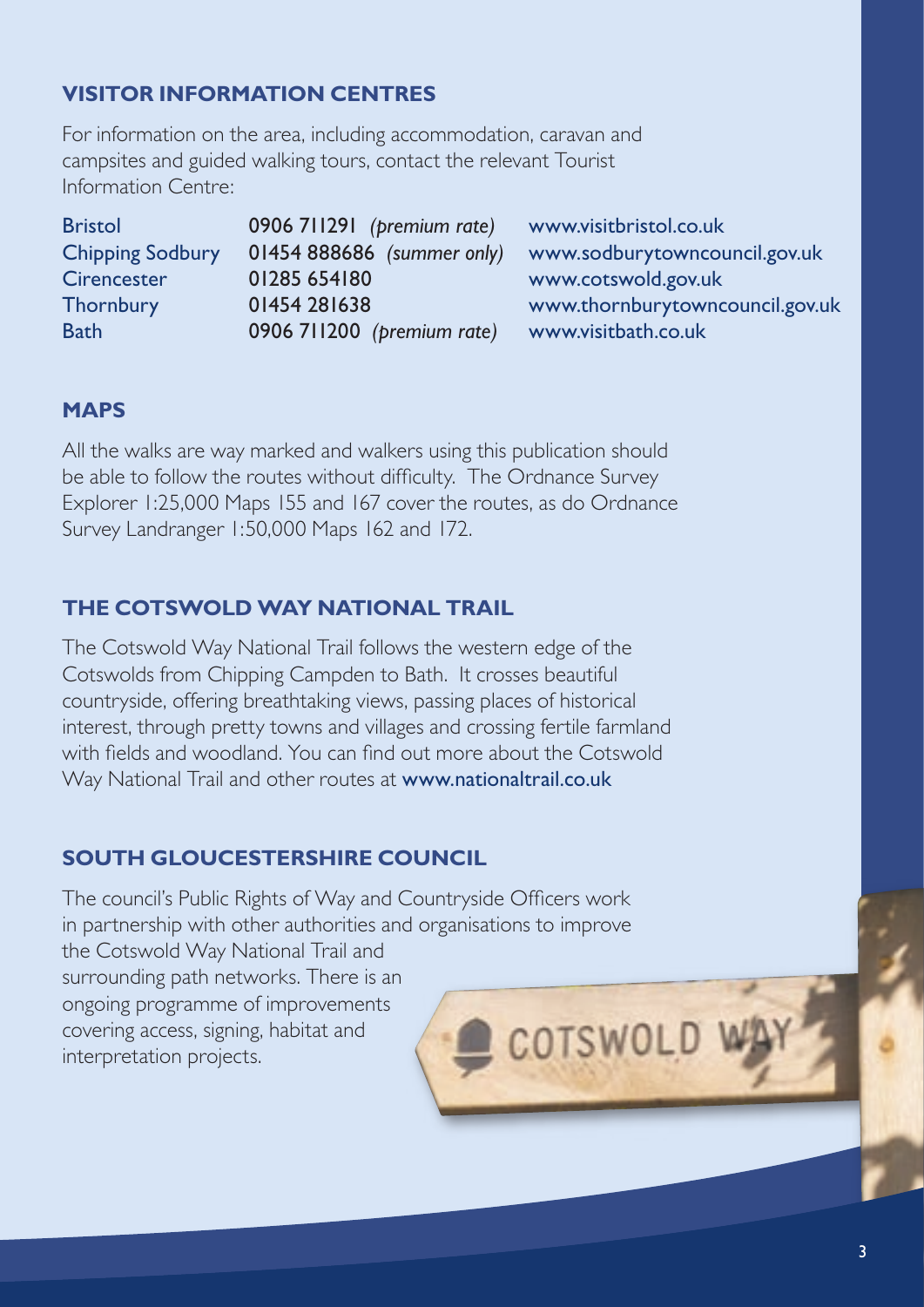

 $\bullet$ *War Memorial - North Stoke*

#### **COTSWOLDS AREA OF OUTSTANDING NATURAL BEAUTY**

The Government has designated Areas of Outstanding Natural Beauty (AONB) and National Parks as our finest countryside. They are recognised as being of national importance and described as the jewels of the English landscape.

With its rolling hills and valleys, the Cotswolds is the largest AONB and is protected by law to ensure that its beauty and special character are conserved. It covers 2,038 square kilometres (790 square miles), stretching from Warwickshire and Worcestershire in the north, through Gloucestershire and Oxfordshire, down to Bath and Wiltshire in the south.

The Cotswolds AONB is cared for by the Cotswolds Conservation Board - an independent organisation which works with others to conserve and enhance the natural beauty of the area and is the only organisation to look after the whole AONB. You can find more about the Cotswolds AONB and work of the Cotswolds Conservation Board at www.cotswoldsaonb.com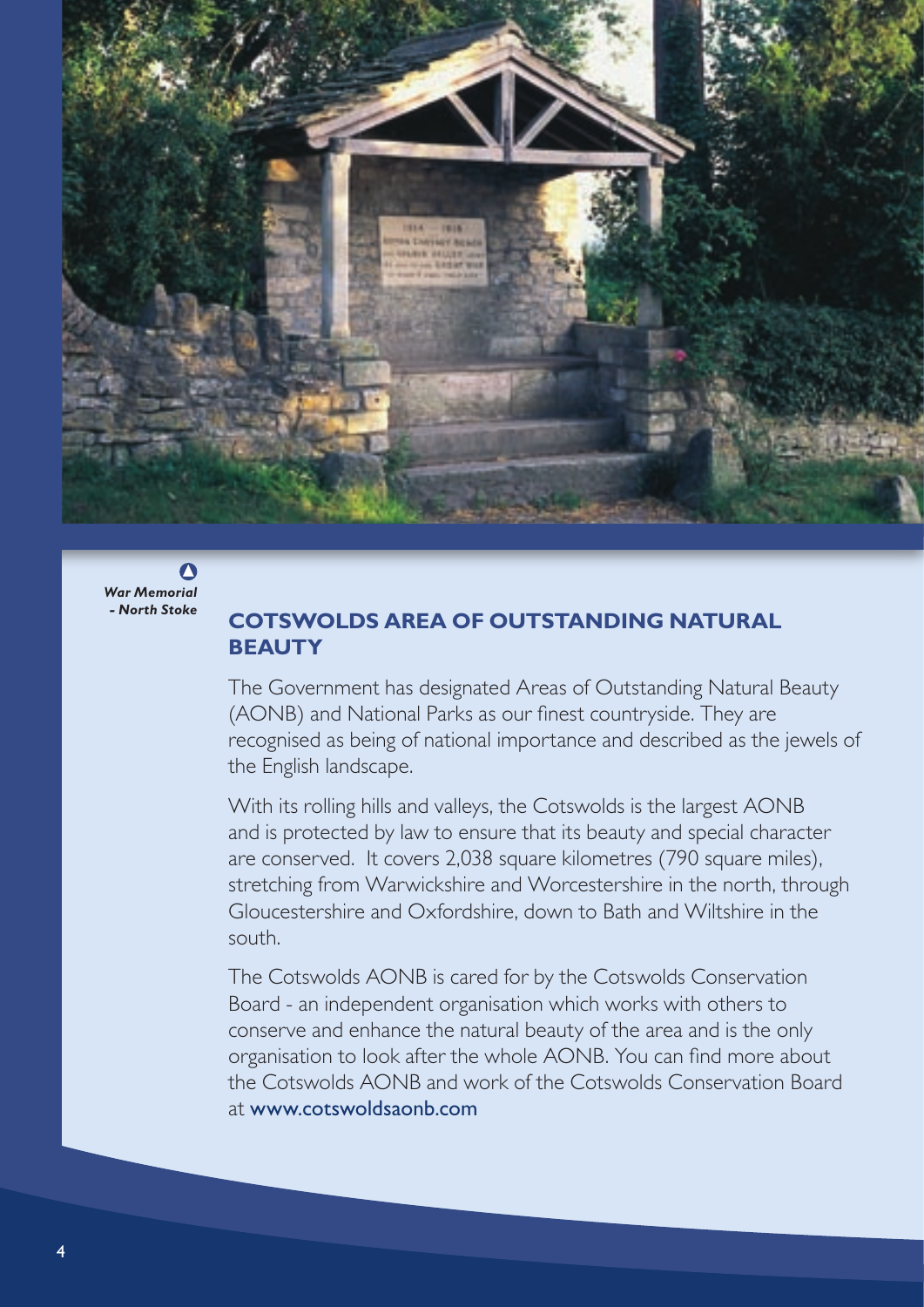### **WHAT ARE THE COTSWOLDS?**

**he Cotswolds are one of Britain's best known and<br>
internationally recognised rural landscapes. It is a internationally recognised rural landscapes. It is a manmade landscape that has been worked, farmed and formed by people and their activities for over 6000 years. Geology is the key to the Cotswolds identity, as all the towns, villages, farms and woodlands lie on one kind of rock, known as limestone. The Cotswold hills are formed from a distinctive creamy golden limestone, part of a geological outcrop that stretches across the country, from Dorset on the south coast to Flamborough Head in Yorkshire.** 

The geology of the Cotswolds is important in two ways - it has determined the shape of the landscape and it has provided local people with their building materials. The limestones have been laid down and eroded over time to form an abrupt edge, or escarpment, to the west. This has produced the dramatic Cotswold 'edge', with its steep hills and fine westward views to the Severn Estuary, over the rich alluvial farm lands of the Severn Valley. East of the edge, the rocks slope more gently down to the Thames and Windrush valleys. This is known as the dip slope. Here are the shallow, broad valleys of the Cotswolds, with farms and villages carefully placed to avoid the winter winds.

The second impact of geology comes from the use of its stone. Numerous local quarries have yielded a range of Cotswold stones, worked and crafted to build the field walls, churches, manors, houses and whole towns that give the Cotswolds their characteristic identity. Distinctive house building techniques have evolved over the centuries to make the most of Cotswold stone, including steeply pitched roofs to carry the heavy Cotswold stone slates, beautifully carved stone work around windows and doorways, and a range of rubble and masonry walls.

Although the mellow Cotswold stone acts as a unifying thread, a keener eye will begin to identify individual landscape features, stone work and building styles in different parts of the Cotswolds. The landscape of the South Gloucestershire Cotswolds has its own special character, with the dramatic steep slopes of the edge in the north, dropping to the gently rolling Avon and Severn valleys full of rich alluvial deposits and laden with coal measures.

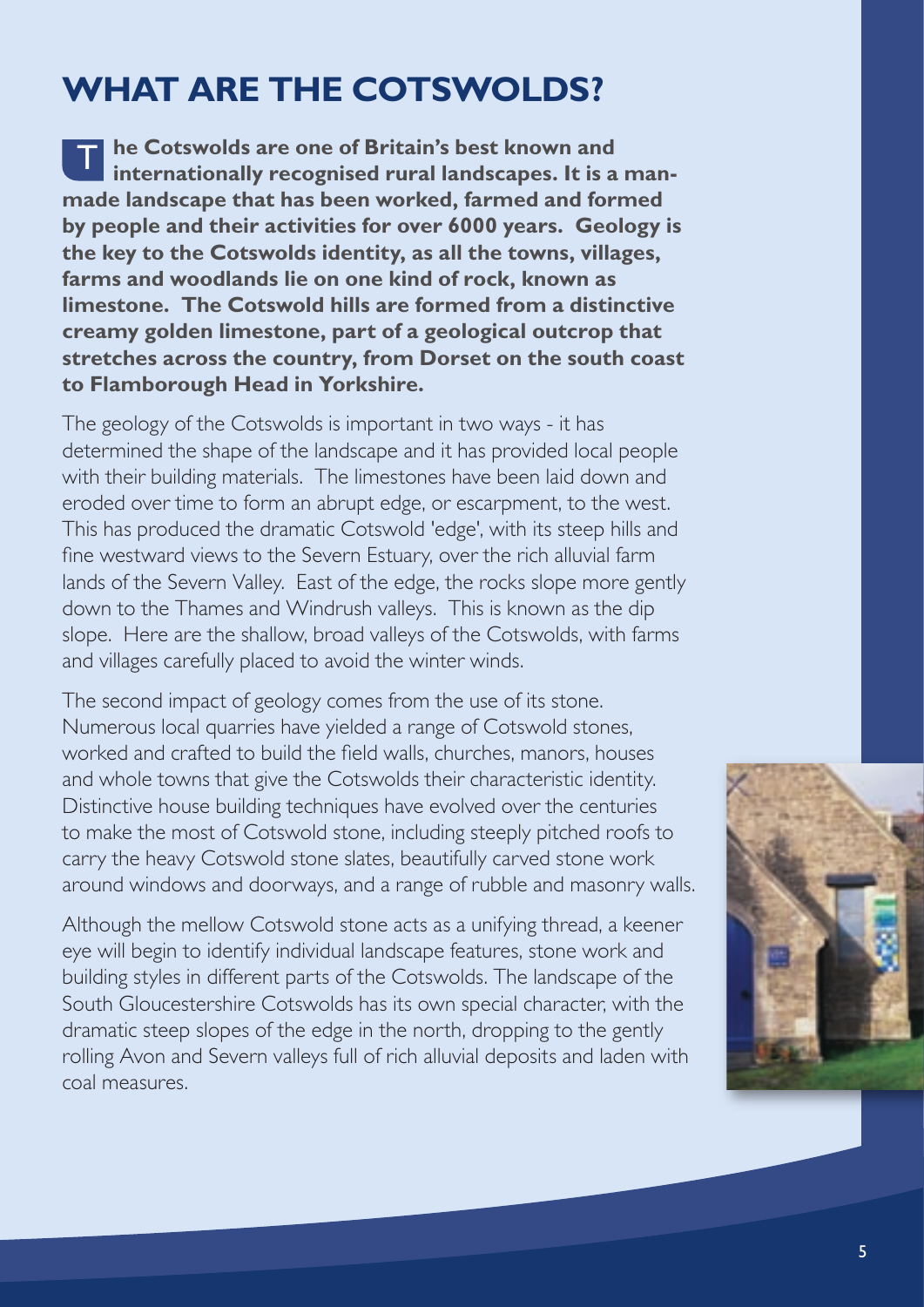*Pastoral landscape - Near Swineford*



#### **HISTORICAL SNAPSHOTS AND HUMAN IMPRINTS**

When Neolithic farmers started burning and cutting down trees with their stone axes and clearing the forests for agriculture, they began a process of landscape modification and management in the Cotswolds that has continued ever since.

The six walks in this guide reveal snapshots of different periods of human history. **The Bronze Age**, 6000 year ago, is notable for burial mounds known as barrows. It was also a period of intense competition which led to small-scale warfare. **The Iron Age**, 2750 years ago, has left us the dramatic series of hill forts along the Cotswold Ridge, including those at Hinton and Sodbury. **Roman colonisation**, 2000 years ago, brought a network of strategic and military roads, some of which, like the Fosse Way, are still in use today. The Cotswolds are rich in Roman farm and villa sites; the southern end of the Cotswold Way National Trail, Bath, was one of several important Roman towns in the region.

Many of our Cotswold villages can be traced back to the **Saxon period** (7th - 11th century) when settlers from northern Europe shared out and cultivated large, open fields, working in common. Villagers used the land beyond their fields to forage for fuel, to hunt, to fish and to graze their animals.

After the **Norman Conquest** in 1066, the land, fields and villages became the property of a lord or the church; the people, as serfs, were bound to the estates by duties and dues. Estates were known as manors, from the French manoir meaning hall or great house.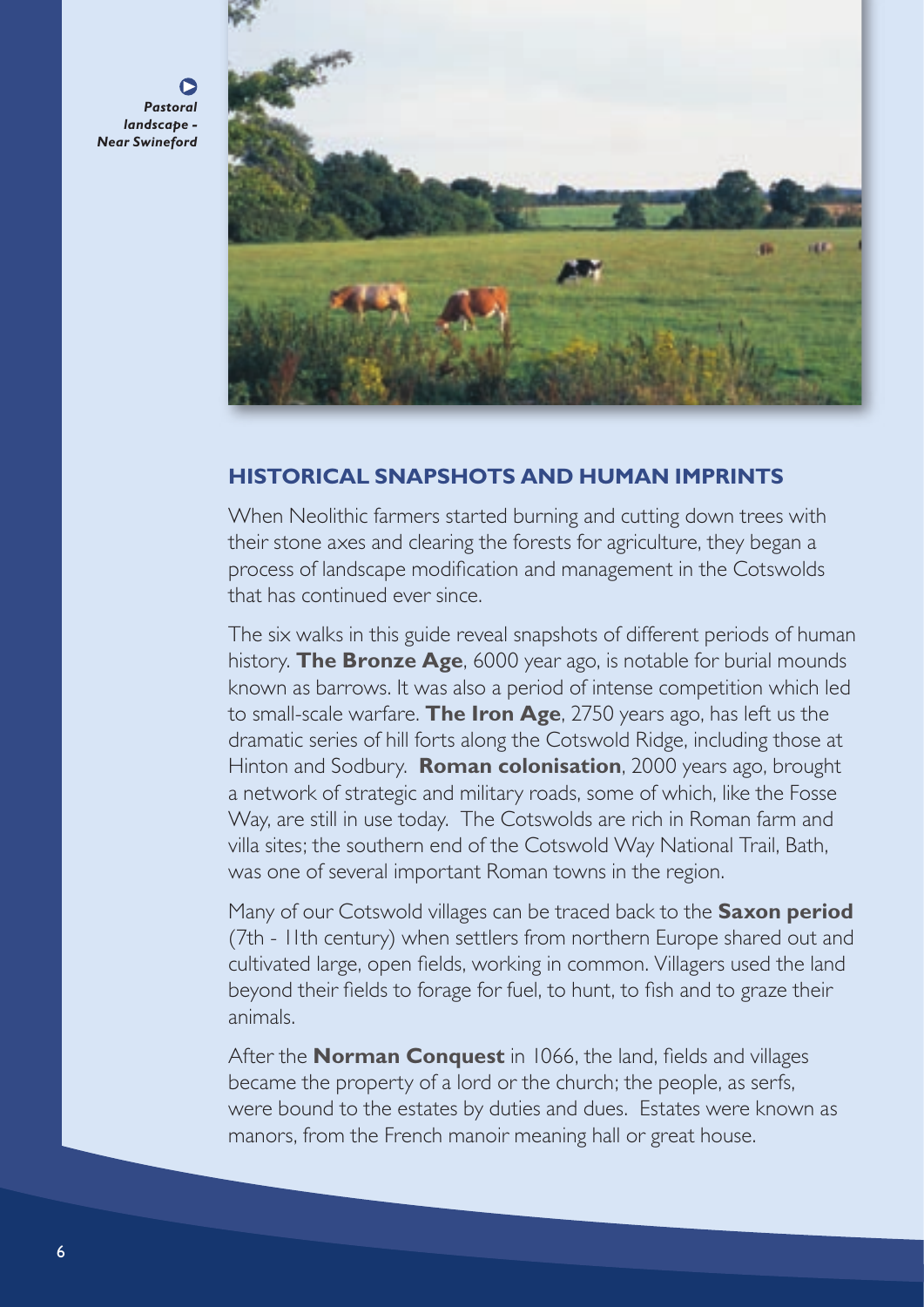During the **Early Medieval period** in the 12th and 13th centuries new market towns, such as Chipping Sodbury and Hawkesbury Upton, were established. By the **Late Medieval period** more efficient farming methods and the loosening of traditional land ties led to a massive increase in wool production. The well drained and fertile Cotswold pastures were well suited to extensive sheep rearing and wool remained at the heart of the Cotswolds economy from the 13th to the 18th centuries. Wool sales funded the construction and repair of numerous fine churches, manors and houses. **The Dissolution of the Monasteries** in the 16th century enabled the creation of large estates, ultimately leading to the construction of fine country houses and historic parks and gardens, such as Dyrham Park and Horton Court.

In the **18th and 19th centuries** the wool of the region led to the establishment of many woollen mills, especially those around the Stroud valleys, injecting new economic life into the region. Canal and railway building, each with their characteristic architectural features, went on in that period too. Competition from the coal fired woollen mills of the north of England led however, to a slow decline in the Cotswold mills in the nineteenth and twentieth centuries.

**KEY HISTORIC THEMES** to think about on your walks include:

#### **WORKING WOODLANDS**

Lower Woods beneath Hawkesbury and Horton are the most extensive woods in the area but these six walks explore many smaller woods and copses, including Little Sodbury Wood, Dodington Wood, Great Moody's Wood, Tennant's Wood and Kelston Park. It is hard to appreciate nowadays that rural life once literally depended on woodland products. They were a vital and critical part of the rural economy. The trees, their major branches and the shrubs growing under the trees, the 'underwood' were all put to use, supplying fuel for heating and power and providing the raw materials for building, tools and equipment. Everyone used wood. Hazel, field maple, ash, oak and willow were used for hedging, hurdles for sheep and cattle inclosures and wattle for building house walls. Wood was used to make rakes, pitchforks, shovels, baskets and panniers. It provided hoops for barrels, spars for the thatcher, faggots for bakers' ovens and household fires. Charcoal was used for the blacksmith's forge and oak bark for the tanner's vats.

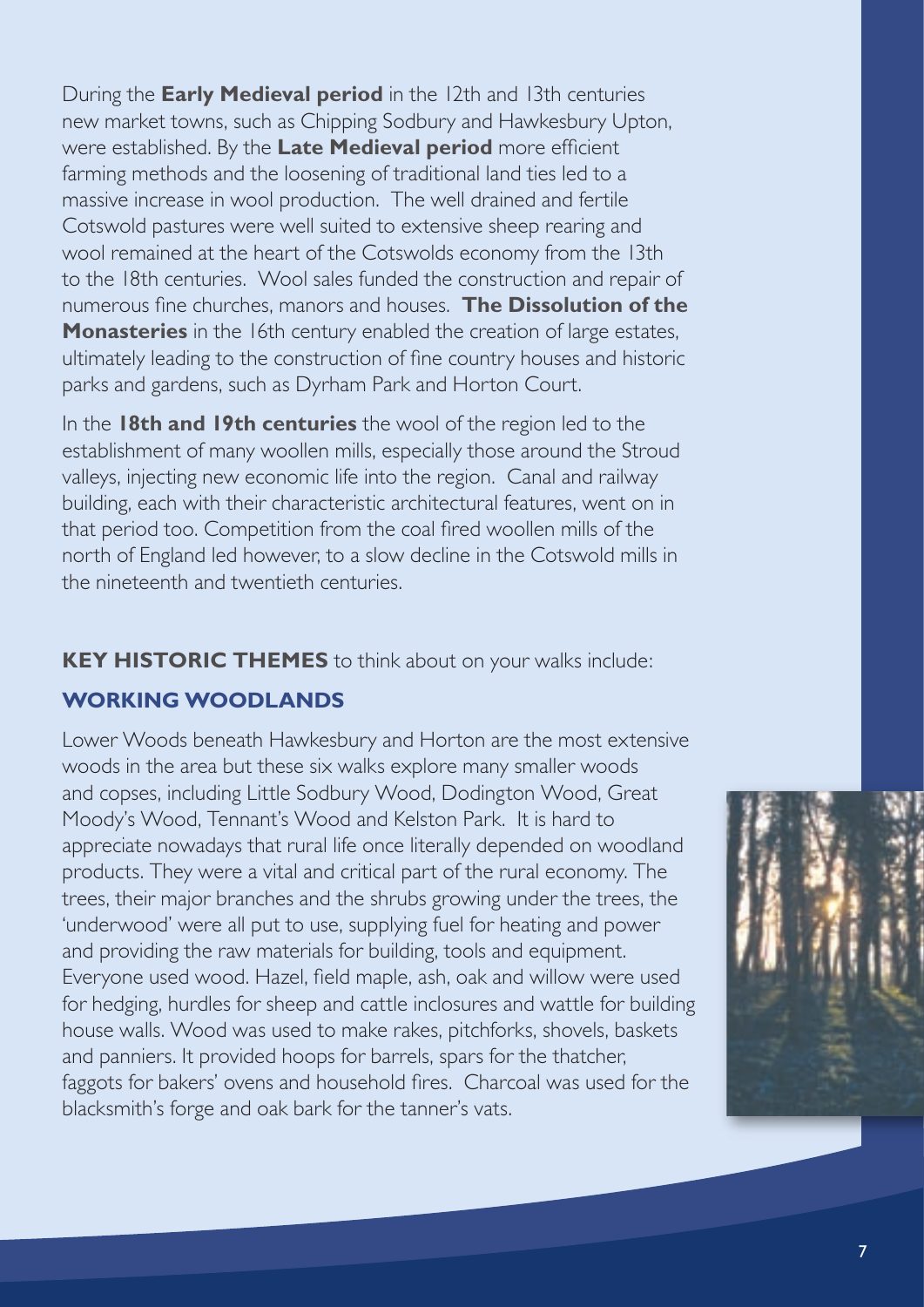#### **WOODLAND LAWS AND RIGHTS**

The importance of timber to the local community is illustrated by the rights known as "common of estovers" - the right to take timber for a variety of purposes such as "cartbote, plowbote, harrowbote, gatebote, stilebote and firebote", are all mentioned in Horton parish leases from the 17th and 18th centuries. Pannage, the right of pasturing pigs within woodland, is also mentioned for both Hawkesbury and Horton parishes

#### **COPPICING**

Coppicing is a form of woodland management that has been used for centuries to provide renewable crops of timber. Each year part of the wood would be coppiced. The smaller trees, known as underwood, typically hazel, maple, ash and oak, would be cut back to just above ground level to provide small section timber. The newly coppiced area was then left to re-grow, fenced off with brushwood and poles for several years to protect the tender new shoots from browsing by cattle. The inclosure, or coupe (from the Norman-French word coupe, to cut), would then be re-



opened to the right-holders' cattle and pigs for several more years, until it was time to cut, or coppice, that area again.



As the system of coppicing developed, coupes were defined by ditches and earth banks topped by hedges. The basic procedures for coppicing were fixed by statute, like one of 1543 penalising failure to maintain the fences. Old coppices can be seen in many of the woods along the walks, such as Southfield Clump near Dodington. Some trees, mainly oaks, were not coppiced but were left as "standards", growing on to maturity and providing shelter to the underwood and a supply of acorns for pigs. While the coppice wood was sold or distributed by lot to the parish right-holders, the standard timber, belonged to the landowner.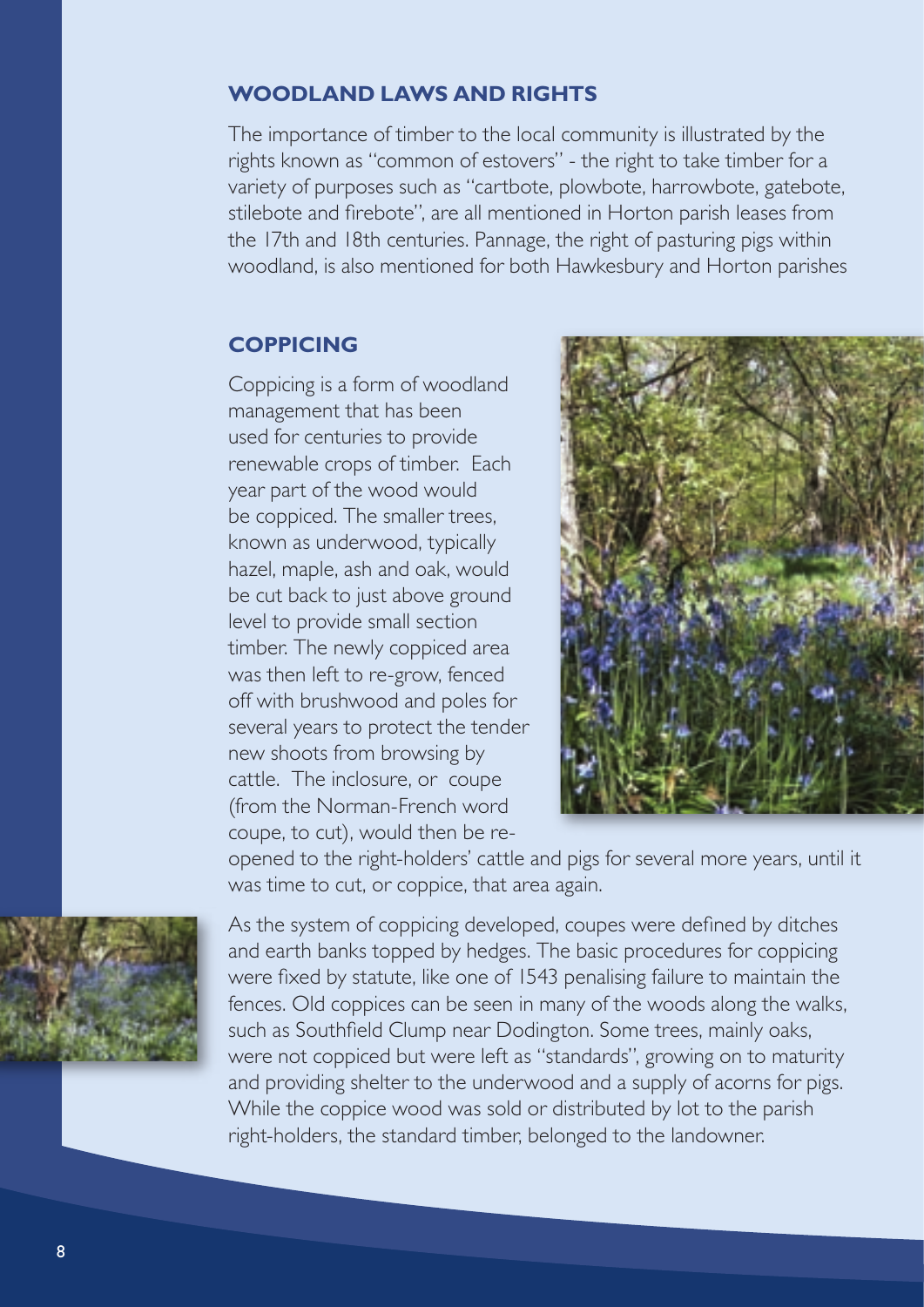

#### **COTSWOLD STONE**

The rocks of the Cotswolds are known to geologists as Oolites. The term Oolite comes from the Greek for egg *oon* - and earth - *lithos*. The Oolites are limestones made up of large numbers of small grains of sand and lime which look rather like fish roes or eggs, over 70 million years old. Fossil rich, they form the durable yet easily worked stone so characteristic of the region. Just as all parts of the forest were used for timber, so the many different variations in Cotswold stone have been used for many different purposes. Fine stones and stone dust were used for road making and mortar mixes. Poor quality large stones were used for field walling. Better stones were used for house building. The best stones were prized for carving - for the decorations on great houses and churches, and for the production of church and churchyard monuments.

#### **QUARRIES**

Quarries mark the places where Cotswold stone was, and is, extracted. While some Bath stone is produced underground in mines, as in the Bath area, most Cotswold stone comes from quarries. At the height of the 19th century building boom there were several hundred Cotswold quarries. Most were very local: as you walk, look out for overgrown depressions in fields that mark the site of old quarries. Modern quarrying - even for building conservation - is a contentious issue - few people want to live near quarries - even those who live in Cotswold stone houses!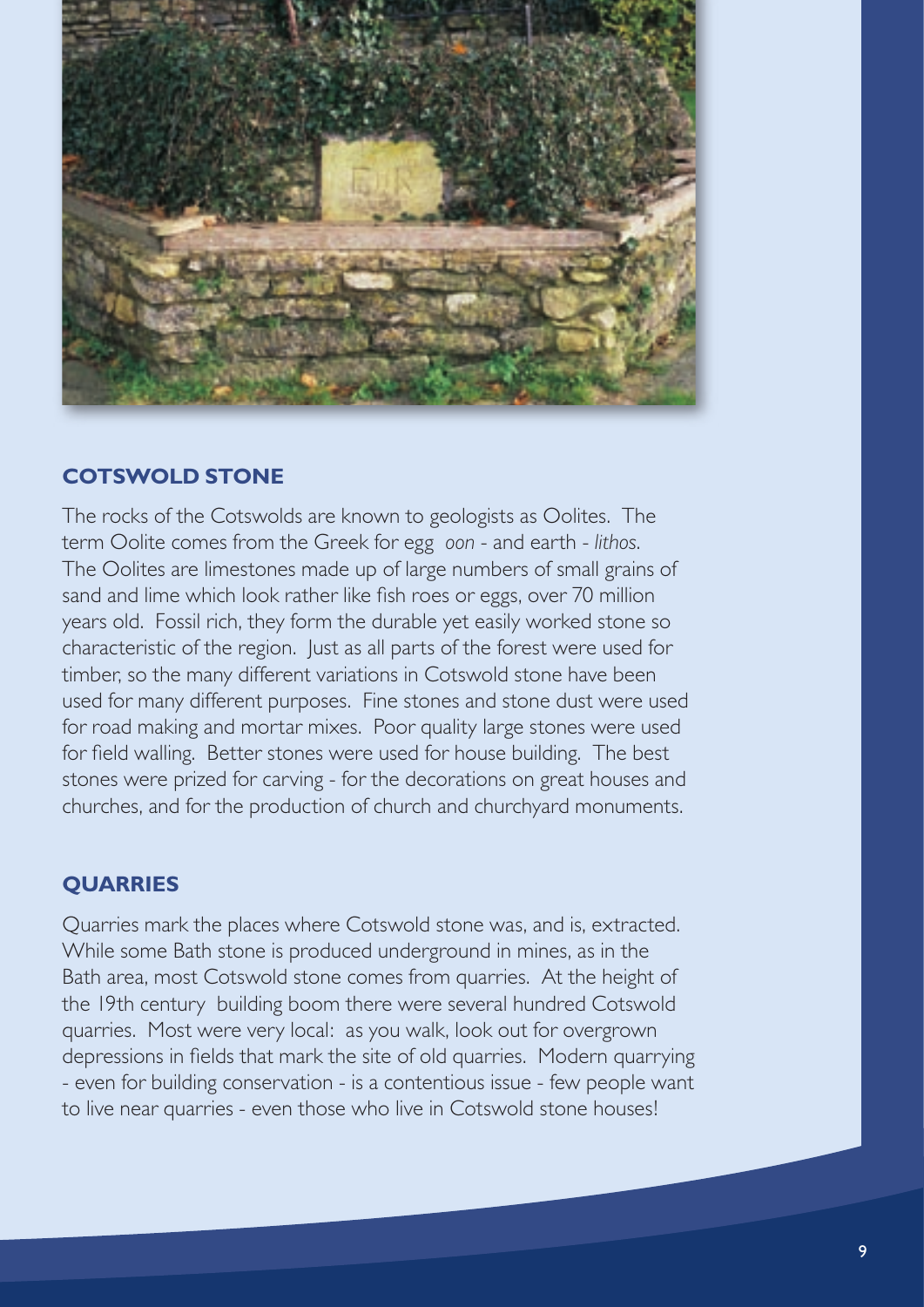

#### **DRY STONE WALLS**

The field boundaries over much of southern England are formed by hedges. In the Cotswolds, however, stone walls dominate the rural landscape. Some have stood for several hundreds of years. They mark parish, ownership and field boundaries. The majority of the walls were built by farm labourers between 1750 and 1850, following the Enclosure Acts. The new enclosed fields allowed better animal management, and were part of the period known as the Agricultural Revolution. It is estimated that the Cotswold walls are equivalent in length to the Great Wall of China!

Some walls were built from stone lying on the surface of fields; other walls used poorer quality quarried stones. Many dry stone walls are now in poor repair; maintaining them is labour intensive and costly. Please take care not to damage the walls if you use stiles to cross them. The craft of dry stone walling does, however, still live on - with annual competitions in the Cotswolds (for more information about dry stone walls visit www.dswa.org.uk)

#### *Photograph by Peter Milner*

#### **RIVERS**

Water is a rare commodity on the Cotswold plateau. Most of the rainfall sinks into the porous Cotswold stones, to re-appear as springs far below, where the permeable limestone meets an impermeable rock. Valleys are often dry, except after heavy winter rainfall, when winter streams (often called winterbournes) appear for short periods. But even in the Cotswolds, rivers used to have a



much more important role in people's lives. They were an endless source of food; fish were trapped, netted and hooked. They were a source of energy used to turn the water wheel and grind corn. Rivers were also borders, barriers and frontiers. Crossing points were strategic places in the landscape to be controlled, and fought over. And, of couse, they also acted as transport routes, connecting places together.